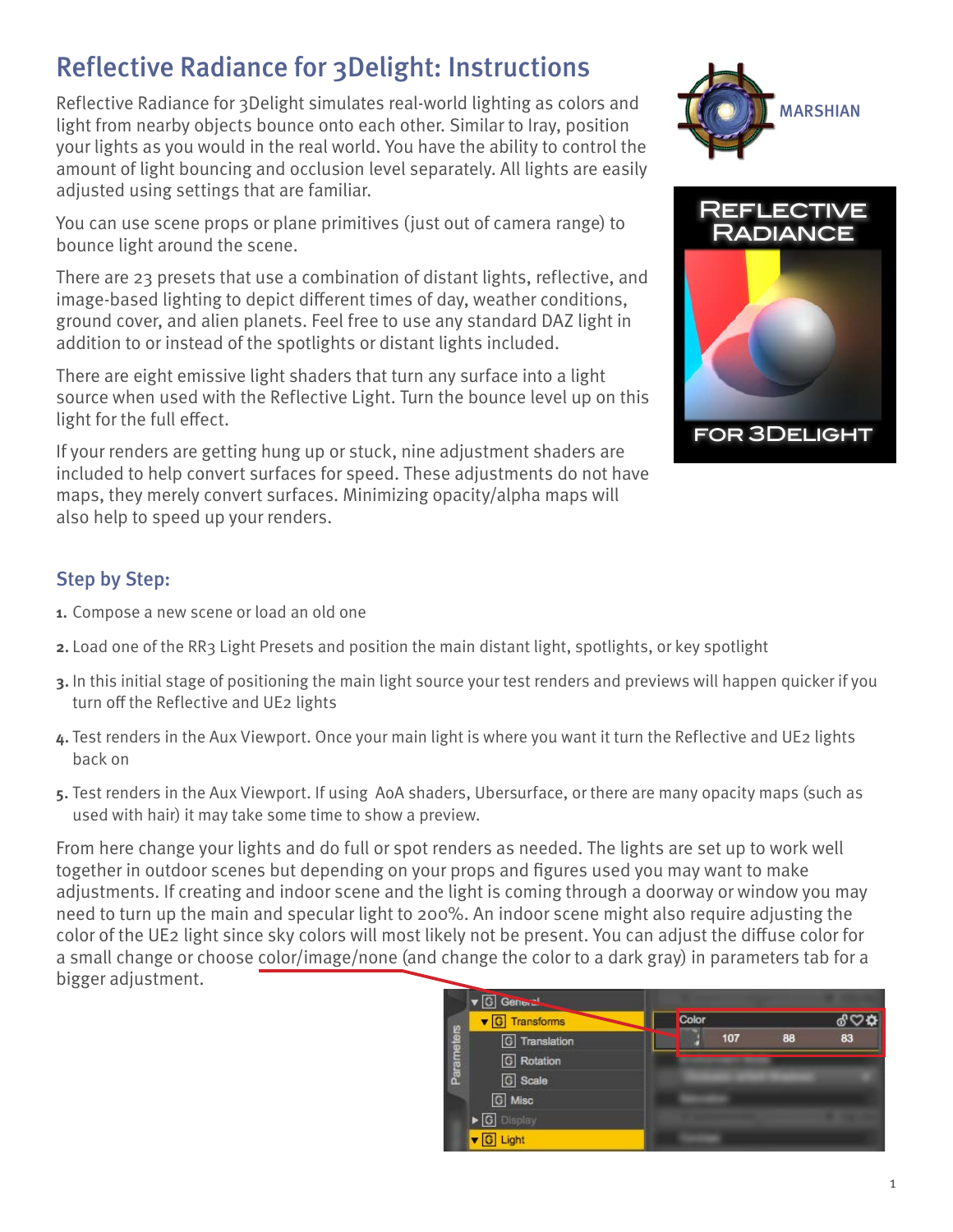#### The Reflective Light:

Change the level of bounce and the bounce distance in the parameters tab. Increasing gloss and specular values can provide more color bounce. Use quality level presets to adjust the speed of your renders. You can start with a low quality setting to test your renders. By default the lights are set to 6XHi Quality. In most scenes with a decent amount of texture the 5Hi Quality setting will work fine. These settings can be applied to either UE2 or Reflective Light. Try turning off the UE2 for more dramatic renders and speeding up render time.





#### Emissive Shaders:

The intensity is controlled by the emissive channel in surfaces tab but the main effect is ruled by the bounce, level of the Reflective Light. These emissive shaders work best to cast light as well as glow in low to medium light situations.





#### Light Presets:

Several IBLs are included that adjust the color of light for different times of day. These images also have a color applied to the diffuse channel so you can adjust to your liking. These UberEnvironment2 Tif images project sky, horizon, and ground colors into your scene for even more realism. The presets that start with "Day" (grass, brown, and snow) represent the different ground surfaces in your scene so match these lights up with your ground props for more realism.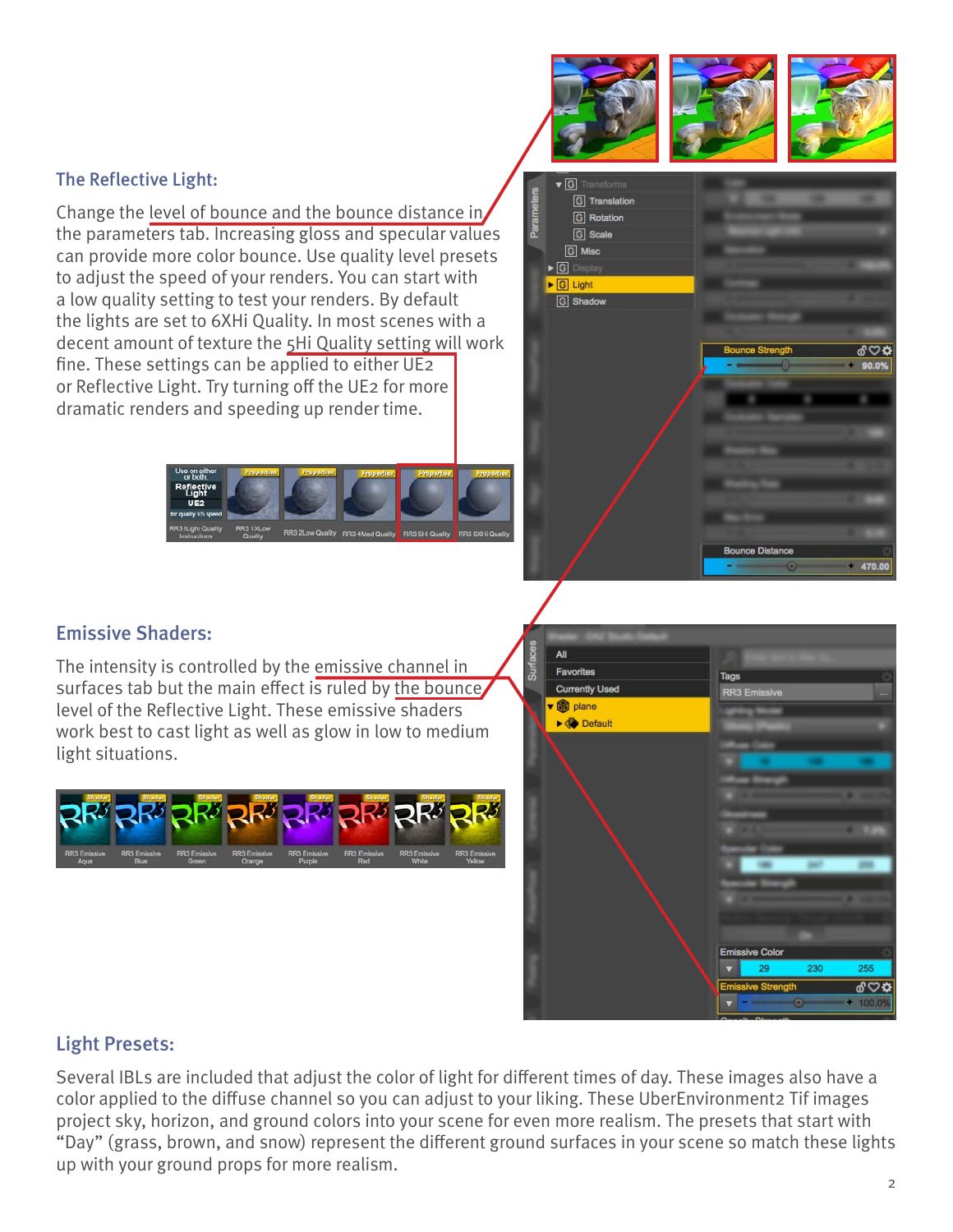### Shaders, Surfaces, and Render Time:

Depending on the props and figures in your scene you may experience longer render times and previews in Aux Viewport. Other reasons for very long renders or the render getting hung up include using the Ubersurface shader, AoA shaders, and items with opacity/alpha maps (even with opacity at 0). If you want to convert Iray surfaces for 3Delight or your render stalls on a certain spot it might be best to convert the surfaces to the DAZ Default shader presets included. You don't have to use these shaders, they are personal preference and for troubleshooting.

### Surface Adjustments explained:

- **RR3 DAZ Default Clear Reflective**. Use this on eye moisture, cornea, eye reflection, and glass
- **RR3 DAZ Default DarkSkin or Leather**. Also good for dark wood and fabric
- **RR3 DAZ Default LightSkin or Wood**. Also good for light fabric and plastic
- **RR3 DAZ Default Matte and Stone**. Could also be used for paper and old wood
- **RR3 DAZ Default Nails or Bone**. Would also work well for glossy plastic and painted surfaces
- **RR3 DAZ Default Reflective**. Good for metal, opaque glass, and liquids
- **RR3 DAZ Default SemiGloss and CeramicTile**. Use on polished wood and old metal
- **RR3 Occlusion Off**. Opacity maps on plants and hair (for instance) are the main reasons for a render to stall. This preset turns it off. It means there will be no bounce light or occlusion on these items
- **RR3 !DAZ Default** (for everything else) Convert surfaces to white (anything not covered above). A good starting point for ambient surfaces

#### **Shader Shader Shader Click Here Clear Surfaces** Change **Surface** to DAZ Studio Such as **Eye Moisture** Default RR3 !DAZ Default **RR3 DAZ Default RR3 DAZ Default** (for everything DarkSkin or **Clear Reflective** Leather else) **Shader Shader Shader RR3 DAZ Default RR3 DAZ Default RR3 DAZ Default** Matte and Stone LightSkin or Wood **Nails or Bone Shader Shader Shader Occlusion COFF**<br>cobjects with<br>pacity masks lair & lants **RR3 DAZ Default RR3 DAZ Default RR3 Occlusion** SemiGloss and Reflective Off CeramicTile

#### For troubleshooting a stalled render or to speed up a render:

- **Use hair and/or plants with no opacity maps (Opacity maps are the #1 Resource Hog)**
- **Use the "Occlusion Off" shader**
- **Simplify your scene. More props (more polygons) means longer render times. Unless the object is used for bounce- hide or delete it—if it is out of camera range. You might even try reducing all surfaces inside the mouth to 0% opacity if the mouth is closed**
- Turn off cast shadows for that item
- Turn off Subsurface for the AoA surfaces or Ubersurface
- Render the hair and/or plants in a separate scene and combine in image editor

You'll experience quicker renders if your scene uses all DAZ default surfaces and no opacity masks, architectural renders being a good example. The render times for most of the promos was between 30 minutes and 2 hours on an Imac with no updated hardware.